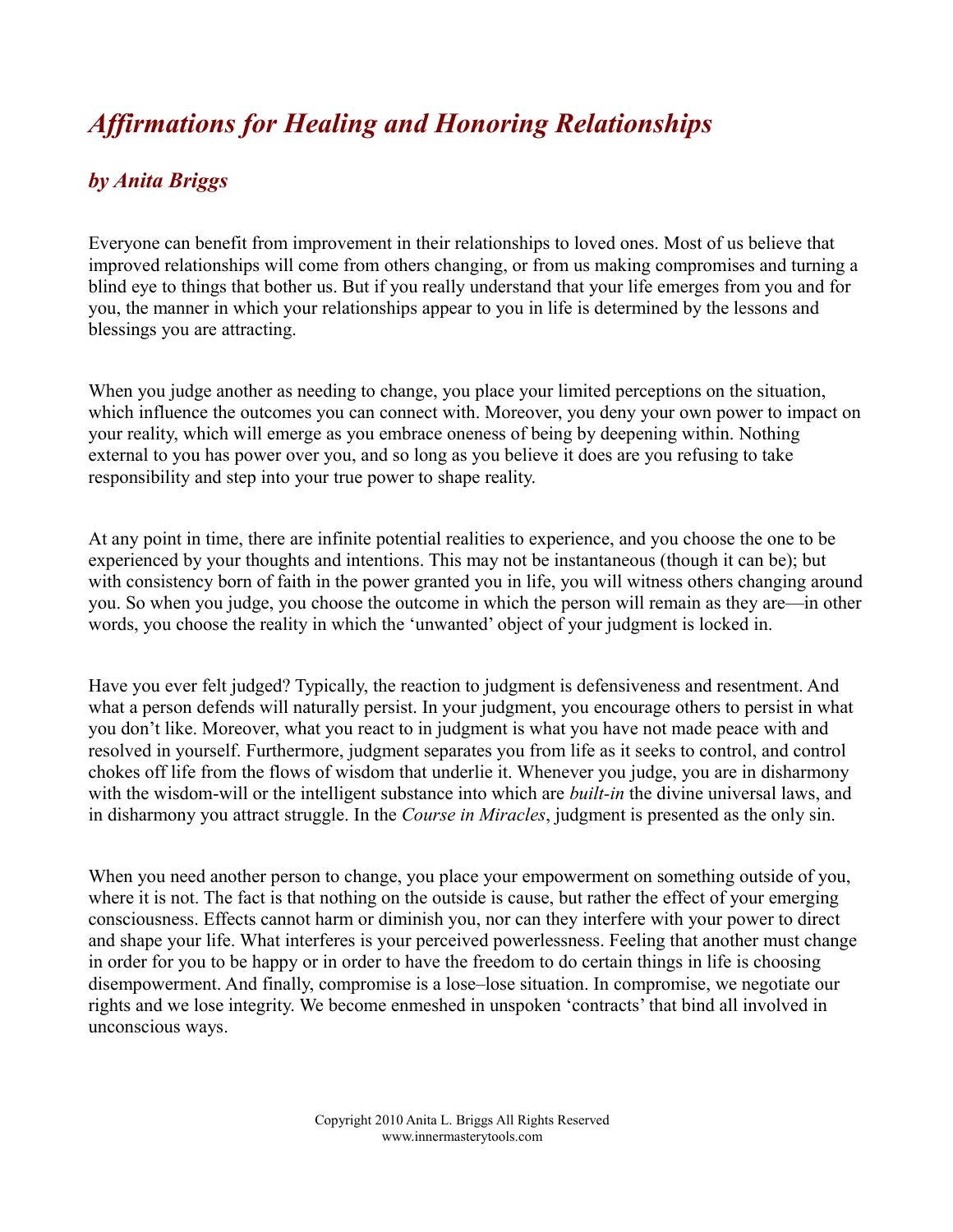The solution is *innocent perception*. In *Love Without End* (by Glenda Green) is stated that innocence belongs to the Holy Father, to the sacred center of each person's Heart. Through Innocent Perception, all misconceptions may be exposed and released from one's life. How you perceive another determines which version of the other you are entering in relationship with. There are no objective observers in life —your perception is co-creating the experience with the other person. If the other person exercises Innocent Perception, they will influence you to change your mind. But if you recognize your judgment, be the first the act.

Love is a power far greater than judgment. And when you act from *Innocent Perception*, the situation changes in favor of a higher order reality. Innocent perception does not mean you ignore what you see. It means that you perceive it without placing guilt on another. In innocence, you can see the wounds, fear or ignorance out of which the other is acting and nothing is taken personally. Your reality is not threatened in any way. In innocence are revealed insights and understandings that are not accessible outside of the heart. Moreover, in innocence, you bring the heart of God to bear on the situation, and thus open yourself to miracles. And as you see this clearly in another, so will you clearly see the wounds of your own parts that have been reactive until now.

In Innocent Perception, rather than allowing yourself to be triggered, you see the wounds or misconceptions out of which others are reacting and you flow compassion and understanding to them. When you bear witness to deeper reality from the power of love, everything is reordered and wounds begin to dissolve for all involved.

You might be asking, "What if someone is verbally attacking me, do I just take it?!!" Well you don't have to take the attack in (i.e. you don't have to let the violence tear you apart), but how has engaging in defense and counter-attack ever served you? Surrender the defensiveness, know that the other person's reaction is not personal, still your mind and open your heart, feel your love of God, and be still. When you no longer engage in reactions with the lower ego of others, you weaken your own lower ego…you surrender its patterns. When you surrender the lower patterns, higher ones become established, and these emerge from a deeper part of you.

What you will notice in time is that you move outside of being in the thoughts and emotions. You become the observer consciousness that has thoughts and feelings going on but is not identified in them. **That is how you become inwardly free.**

When you engage with the lower ego, *you weave a* '*vibrational fabric*' with others made up of dysfunctional dynamics. This creates a dense, tangled, enmeshment wherein all players are stuck in their unresolved past and not present to the moment where the light of spirit dwells. You bind yourself and others to this lower level that is outside of reality. Think of becoming still in mind and opening your heart to seeing with innocence as loosening the tight weave and eventually allowing the threads to unravel. You will work your way out of the enmeshment and rise to a higher level of being wherein you engage, inwardly with presence, in whatever the moment stirs up. As you withhold reaction and acknowledge and hold that part in you with compassion, and do likewise for others, you change the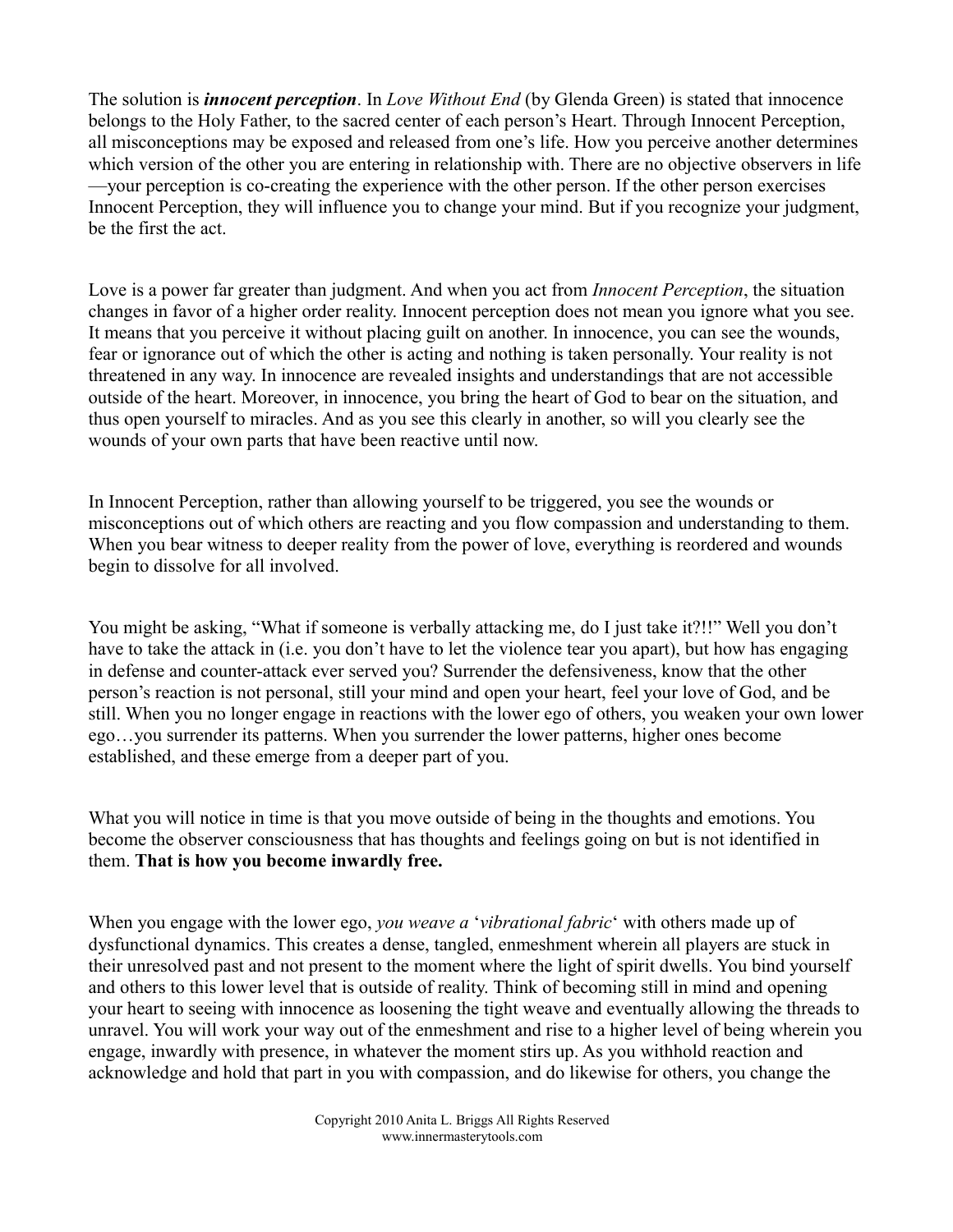vibrational fabric you weave into and release everyone from the bondage of illusion.

In this state of higher love that orders the world, you can ask yourself what you'd like to experience with this other person and what energies you must engage to feel that experience honestly. By moving into the energies of the experience you desire, you are informing the intelligent creative substance out of which all things emerge, which reality you want to weave yourself into. The process leads you to personal growth and a greater sense of empowerment, as well as greater happiness.

Below is a set of trigger affirmations that can help you heal and improve relationships and move you into innocent perception. Use the ones that speak to you the most, and state and feel into them for at least seven days for best effect.

## **Healing and Honoring Relationships Affirmations**

1. My relationships of the past, present and future are now enfolded in love and harmonized for the good of all

2. I allow all those I perceived as my objectors to now become my supporters.

3. Everyone in my life is supportive of me and I of them.

4. I see *God's love in action* in all my relationships and only opportunities for me to have a change of heart.

5. As I change my heart in relationships, my life expands through the power of love.

6. I attracted a perfect companion to help me see all my weaknesses; I am committed to making them into strengths.

7. With innocent perception, I bring God to bear in my life. All is possible with the power of love.

8. As I bear witness to the wounds out of which I and others react in life, those wounds heal.

9. As I see the face of God in others, all my encounters are elevated to greater meaning and inspired outcomes.

10. I bless all my relationships that present challenge to me; with forgiveness and acceptance I support healing and evolution.

11. I easily and purposefully engage the energies I need to perceive anew and be at peace, and those energies I flow to others without reserve.

12. I release all blame and recognize my power at shaping my life in every situation.

13. Life is orchestrated in highest wisdom for my expanding self-awareness.

14. No one can harm or diminish the truth of who I am. As I operate from the truth of who I am, I become inviolable.

15. I no longer think according to what I see in my relationships, but according to what I desire from a place of fearless and unconditional love.

16. I AM exclusively love and goodwill. I AM innocent perception with everyone.

17. I love everyone as my Self and treat them as I want to be treated, always.

18. When I look at another, I seek and perceive the face of God.

19. I am no longer attracted to drama with others and seek to be a force of harmony in deepest truth and freedom.

20. I continually strive for emotional equanimity, while acknowledging the lower patterns and